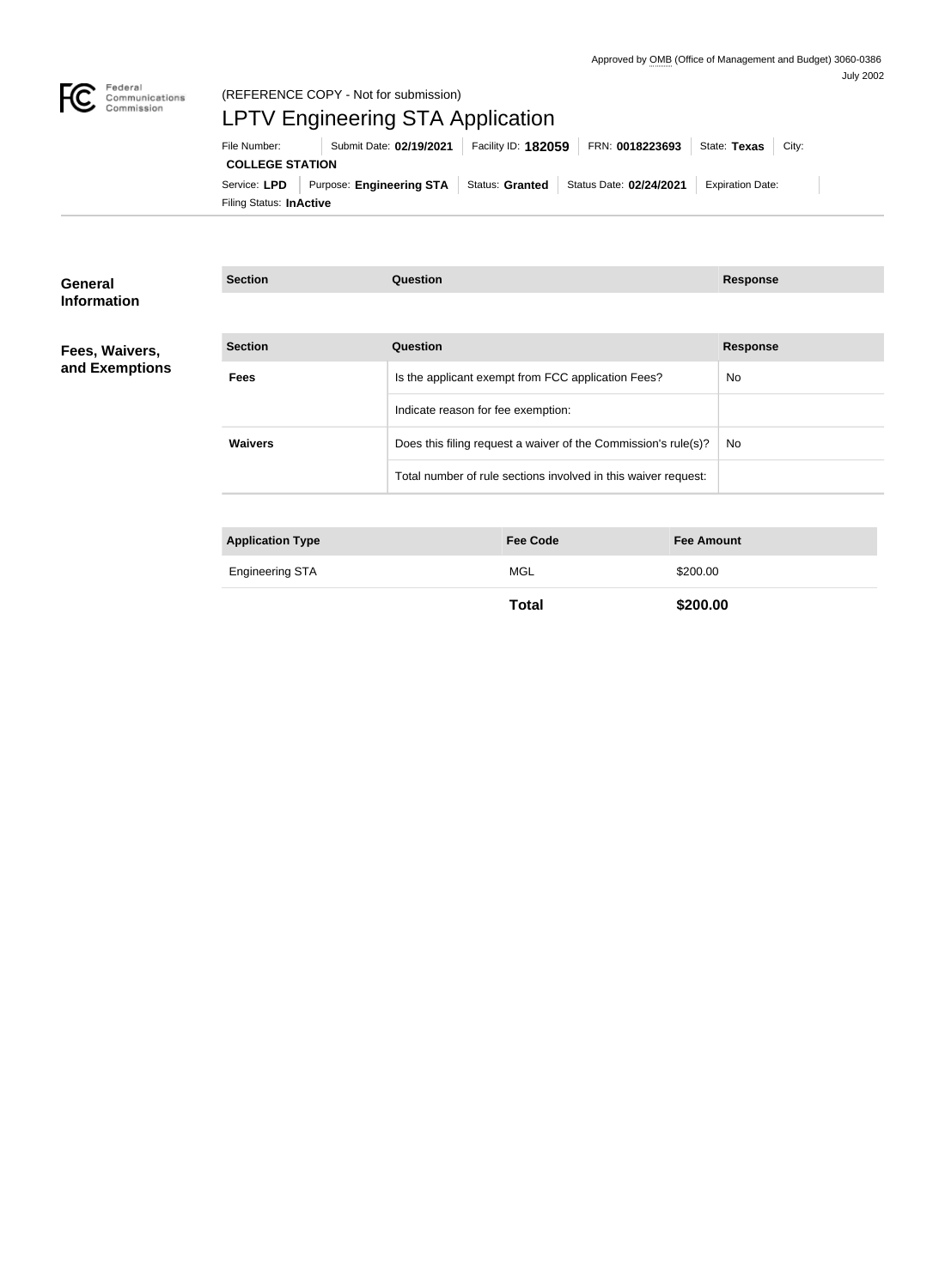### **Applicant Name, Type, and Contact Information**

| <b>Applicant</b>                                                                                                | <b>Address</b>                                                          | <b>Phone</b>          | Email                       | <b>Applicant</b><br><b>Type</b> |
|-----------------------------------------------------------------------------------------------------------------|-------------------------------------------------------------------------|-----------------------|-----------------------------|---------------------------------|
| <b>GRAY TELEVISION LICENSEE, LLC</b><br><b>Applicant</b><br>Doing Business As: GRAY TELEVISION<br>LICENSEE, LLC | 4370 PEACHTREE<br>ROAD, NE<br>ATLANTA, GA 30319<br><b>United States</b> | +1 (202) 750-<br>1585 | robert.<br>folliard@gray.tv | Other                           |

#### **Authorization Holder Name**

 $\Box$  Check box if the Authorization Holder name is being updated because of the sale (or transfer of control) of the Authorization(s) to another party and for which proper Commission approval has not been received or proper notification provided.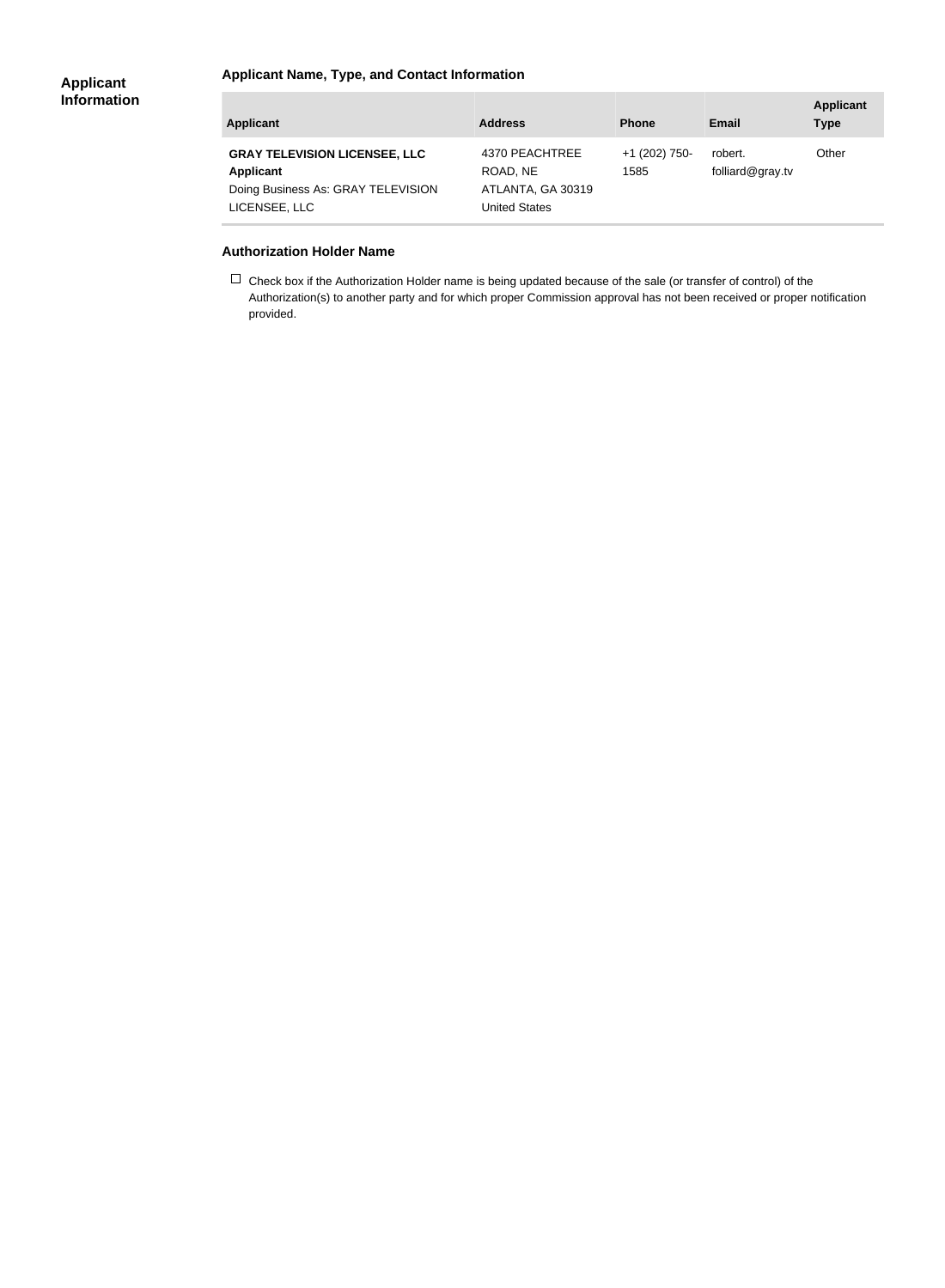| <b>Contact</b><br><b>Representatives</b><br>(2) | <b>Contact Name</b>                                                        | <b>Address</b>                                                                      | <b>Phone</b>          | Email                               | <b>Contact Type</b>         |
|-------------------------------------------------|----------------------------------------------------------------------------|-------------------------------------------------------------------------------------|-----------------------|-------------------------------------|-----------------------------|
|                                                 | P.E. Joseph M. Davis M.<br>Davis, P.E<br>Chesapeake RF Consultants,<br>LLC | 207 Old Dominion<br>Road<br>Yorktown, VA<br>23692<br><b>United States</b>           | $+1(703)650-$<br>9600 | Joseph.Davis@RF-<br>consultants.com | Technical<br>Representative |
|                                                 | <b>Joan Stewart Stewart</b><br>Wiley Rein LLP                              | Joan Stewart<br>1776 K Street NW<br>Washington, DC<br>20006<br><b>United States</b> | +1 (202) 719-<br>7438 | jstewart@wiley.law                  | Legal<br>Representative     |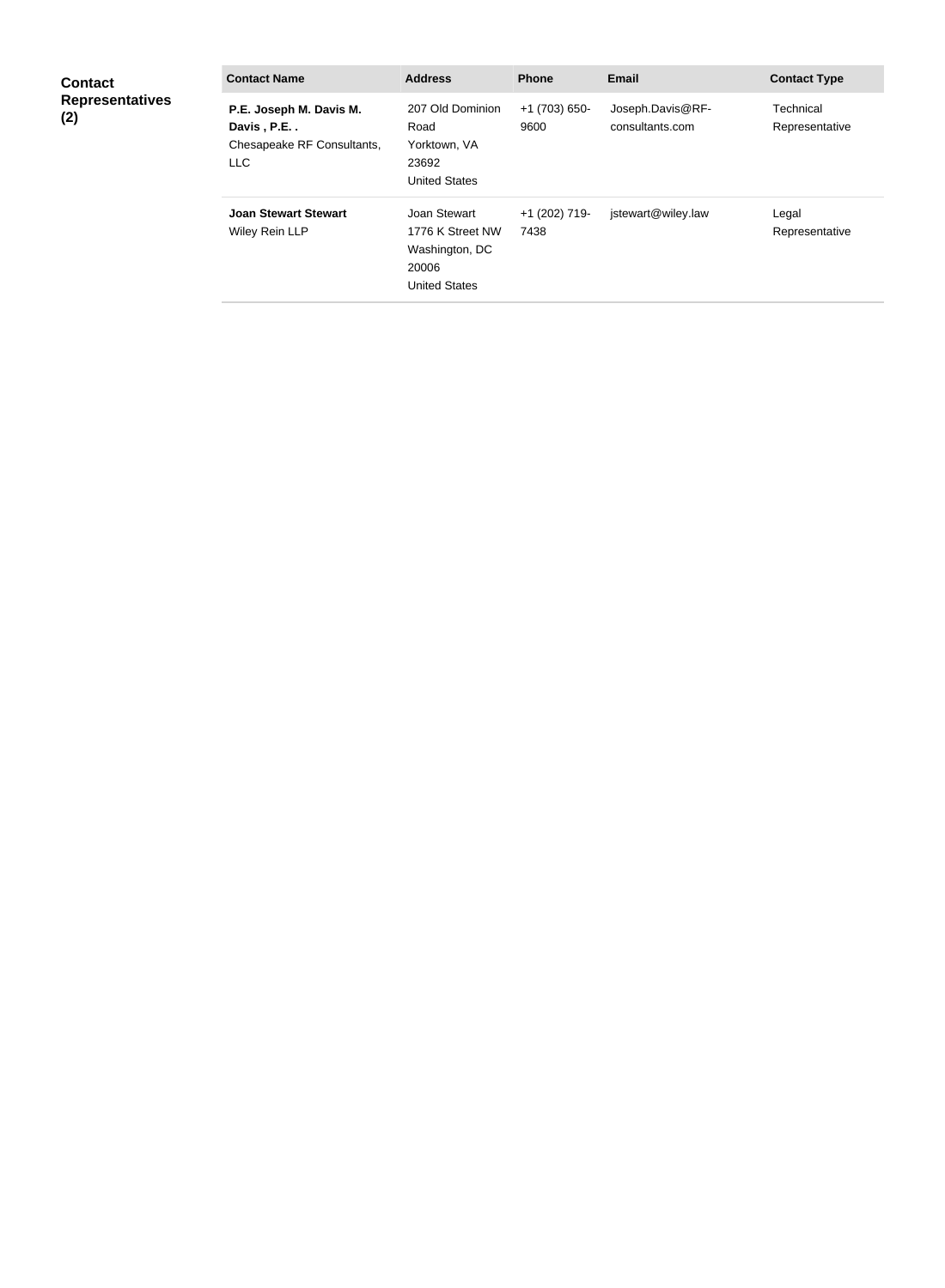| <b>Channel and</b><br><b>Facility</b><br>Information | <b>Section</b>     | Question               | <b>Response</b> |
|------------------------------------------------------|--------------------|------------------------|-----------------|
|                                                      | <b>Facility ID</b> | 182059                 |                 |
|                                                      | <b>State</b>       | Texas                  |                 |
|                                                      | City               | <b>COLLEGE STATION</b> |                 |
|                                                      | <b>LPD Channel</b> |                        |                 |

# **Primary station proposed to be rebroadcast:**

| <b>Facility Id</b> | <b>Call Sign</b> | City         | <b>State</b>              |
|--------------------|------------------|--------------|---------------------------|
| 6669               | <b>KBTX-TV</b>   | <b>BRYAN</b> | TV<br>$\mathsf{I} \wedge$ |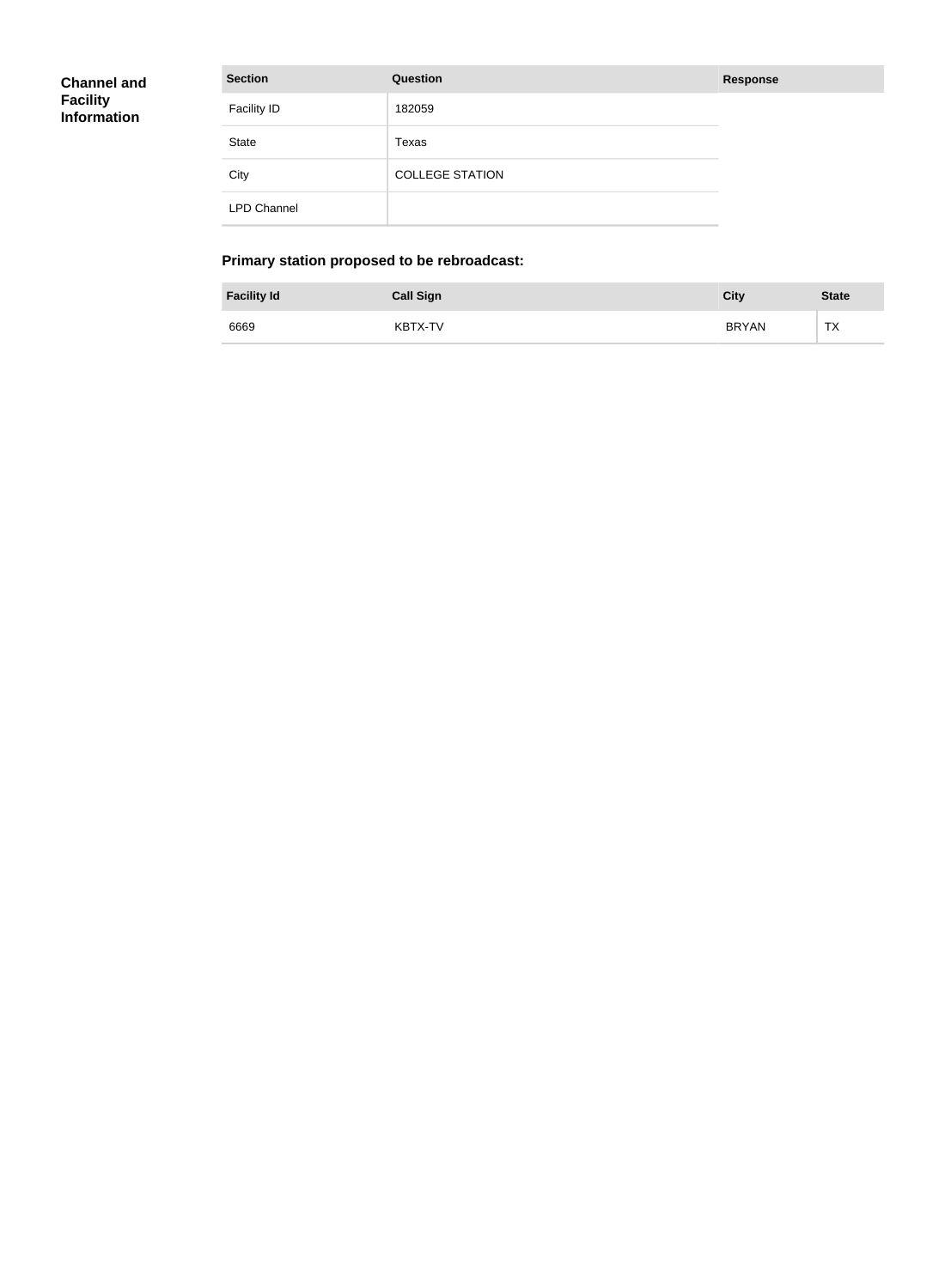| <b>Antenna Location</b><br>Data | <b>Section</b>                                  | Question                                                           | <b>Response</b>             |
|---------------------------------|-------------------------------------------------|--------------------------------------------------------------------|-----------------------------|
|                                 | <b>Antenna Structure</b><br><b>Registration</b> | Do you have an FCC Antenna Structure Registration (ASR)<br>Number? | No                          |
|                                 |                                                 | <b>ASR Number</b>                                                  |                             |
|                                 | <b>Coordinates (NAD83)</b>                      | Latitude                                                           | 30° 38' 34.9" N+            |
|                                 |                                                 | Longitude                                                          | 096° 19' 53.7" W-           |
|                                 |                                                 | Structure Type                                                     | <b>LTOWER-Lattice Tower</b> |
|                                 |                                                 | <b>Overall Structure Height</b>                                    | 27.4 meters                 |
|                                 |                                                 | <b>Support Structure Height</b>                                    | 27.4 meters                 |
|                                 |                                                 | <b>Ground Elevation (AMSL)</b>                                     | 85.3 meters                 |
|                                 | <b>Antenna Data</b>                             | Height of Radiation Center Above Ground Level                      | 9.1 meters                  |
|                                 |                                                 | Height of Radiation Center Above Mean Sea Level                    | 94.4 meters                 |
|                                 |                                                 | <b>Effective Radiated Power</b>                                    | 2.4 kW                      |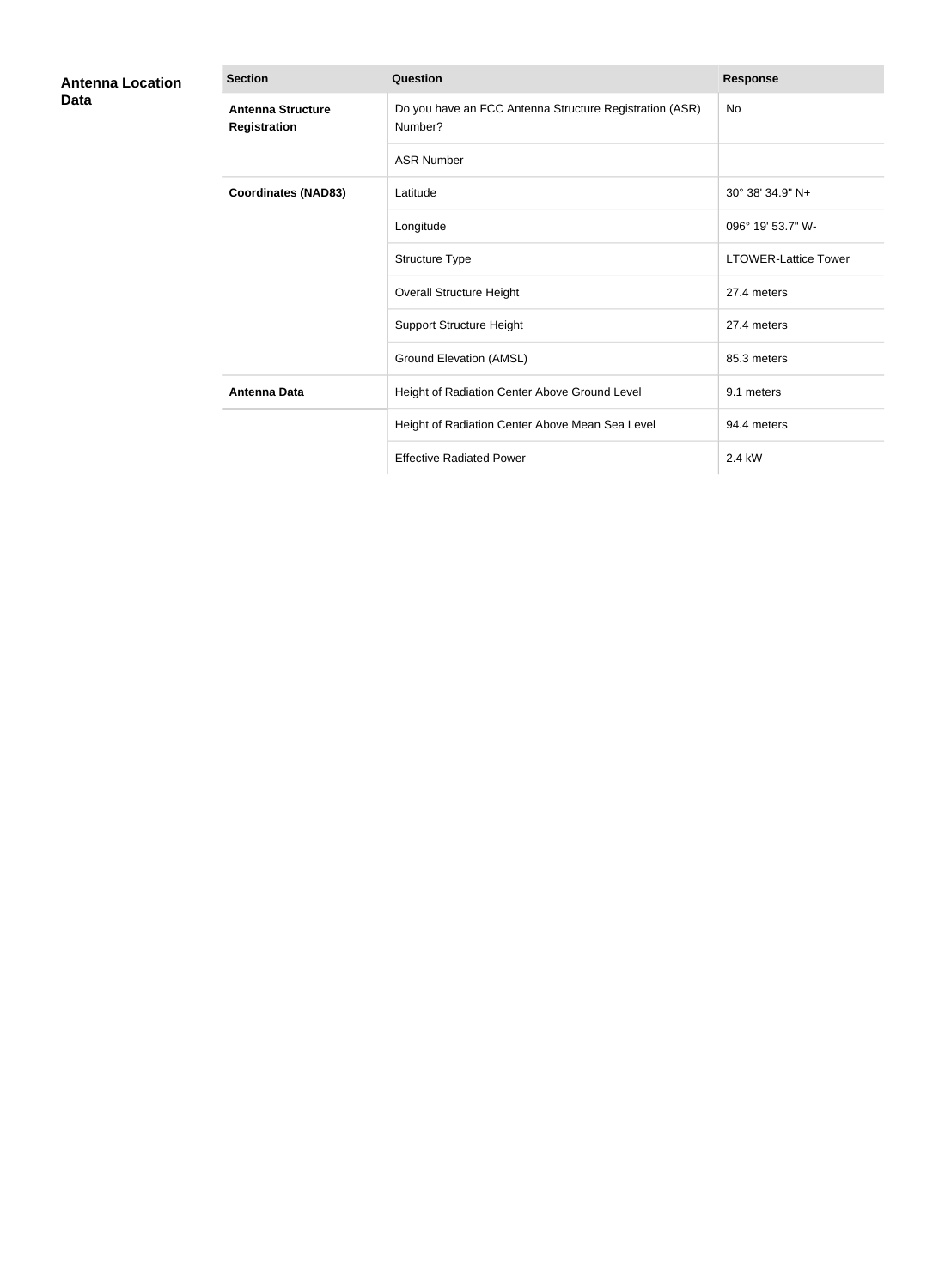| Antenna               | <b>Section</b>                               | Question                                                                                                                                            | <b>Response</b>           |
|-----------------------|----------------------------------------------|-----------------------------------------------------------------------------------------------------------------------------------------------------|---------------------------|
| <b>Technical Data</b> | <b>Antenna Type</b>                          | Antenna Type                                                                                                                                        | <b>Directional Custom</b> |
|                       |                                              | Do you have an Antenna ID?                                                                                                                          | Yes                       |
|                       |                                              | Antenna ID                                                                                                                                          | 1001033                   |
|                       | <b>Antenna Manufacturer and</b>              | Manufacturer:                                                                                                                                       | <b>KAT</b>                |
|                       | <b>Model</b>                                 | Model                                                                                                                                               | K723147 1x2               |
|                       |                                              | Rotation                                                                                                                                            | 320 degrees               |
|                       |                                              | <b>Electrical Beam Tilt</b>                                                                                                                         | Not Applicable            |
|                       |                                              | <b>Mechanical Beam Tilt</b>                                                                                                                         | Not Applicable            |
|                       |                                              | toward azimuth                                                                                                                                      |                           |
|                       |                                              | Polarization                                                                                                                                        | Horizontal                |
|                       | <b>Elevation Radiation</b><br><b>Pattern</b> | Does the proposed antenna propose elevation radiation<br>patterns that vary with azimuth for reasons other than the<br>use of mechanical beam tilt? | No                        |
|                       |                                              | Uploaded file for elevation antenna (or radiation) pattern<br>data                                                                                  |                           |
|                       |                                              | Out-of-Channel Emission Mask:                                                                                                                       | <b>Full Service</b>       |

# **Directional Antenna Relative Field Values (Pre-rotated Pattern)**

| <b>Degree</b> | Value | <b>Degree</b> | Value | <b>Degree</b> | Value | <b>Degree</b> | Value |
|---------------|-------|---------------|-------|---------------|-------|---------------|-------|
| $\pmb{0}$     | 0.931 | 90            | 0.431 | 180           | 0.070 | 270           | 0.431 |
| 10            | 0.852 | 100           | 0.317 | 190           | 0.045 | 280           | 0.57  |
| 20            | 0.727 | 110           | 0.199 | 200           | 0.048 | 290           | 0.743 |
| 30            | 0.832 | 120           | 0.129 | 210           | 0.119 | 300           | 0.943 |
| 40            | 0.96  | 130           | 0.095 | 220           | 0.069 | 310           | 1     |
| 50            | 1     | 140           | 0.069 | 230           | 0.095 | 320           | 0.96  |
| 60            | 0.943 | 150           | 0.119 | 240           | 0.129 | 330           | 0.832 |
| 70            | 0.742 | 160           | 0.048 | 250           | 0.199 | 340           | 0.727 |
| 80            | 0.57  | 170           | 0.045 | 260           | 0.317 | 350           | 0.85  |

## **Additional Azimuths**

| <b>Degree</b> | V A |
|---------------|-----|
|---------------|-----|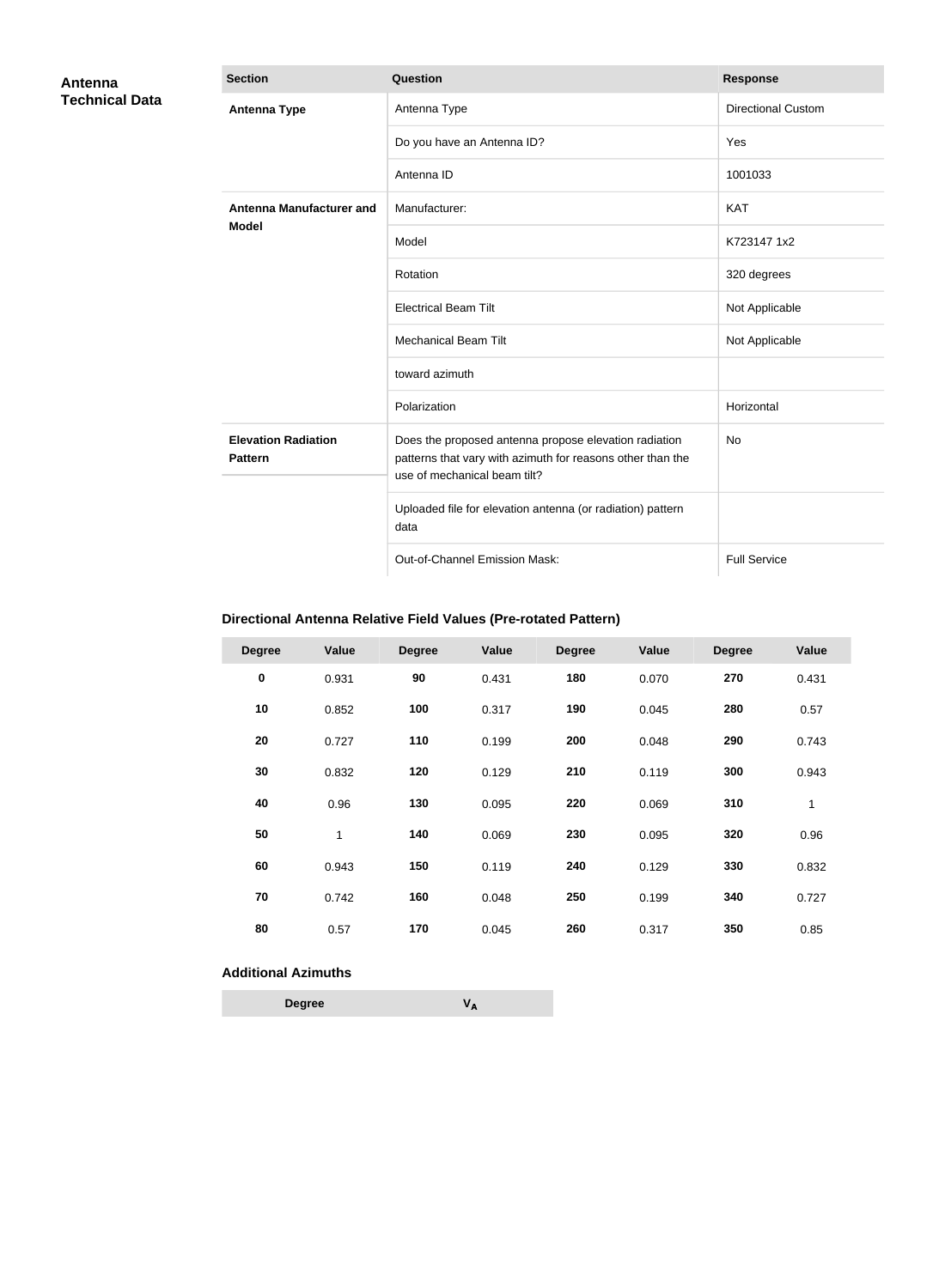| <b>Certification</b> | <b>Section</b>                                    | <b>Question</b>                                                                                                                                                                                                                                                                                                                                                                                                                                                                                                                                                                                                                                                                                                                                                                                                                                           | <b>Response</b>                                                   |
|----------------------|---------------------------------------------------|-----------------------------------------------------------------------------------------------------------------------------------------------------------------------------------------------------------------------------------------------------------------------------------------------------------------------------------------------------------------------------------------------------------------------------------------------------------------------------------------------------------------------------------------------------------------------------------------------------------------------------------------------------------------------------------------------------------------------------------------------------------------------------------------------------------------------------------------------------------|-------------------------------------------------------------------|
|                      | <b>General Certification</b><br><b>Statements</b> | The Applicant waives any claim to the use of any particular<br>frequency or of the electromagnetic spectrum as against the<br>regulatory power of the United States because of the<br>previous use of the same, whether by authorization or<br>otherwise, and requests an Authorization in accordance with<br>this application (See Section 304 of the Communications Act<br>of 1934, as amended.).                                                                                                                                                                                                                                                                                                                                                                                                                                                       |                                                                   |
|                      |                                                   | The Applicant certifies that neither the Applicant nor any<br>other party to the application is subject to a denial of Federal<br>benefits pursuant to §5301 of the Anti-Drug Abuse Act of<br>1988, 21 U.S.C. §862, because of a conviction for<br>possession or distribution of a controlled substance. This<br>certification does not apply to applications filed in services<br>exempted under §1.2002(c) of the rules, 47 CFR. See §1.<br>2002(b) of the rules, 47 CFR §1.2002(b), for the definition of<br>"party to the application" as used in this certification §1.2002<br>(c). The Applicant certifies that all statements made in this<br>application and in the exhibits, attachments, or documents<br>incorporated by reference are material, are part of this<br>application, and are true, complete, correct, and made in<br>good faith.   |                                                                   |
|                      | <b>Authorized Party to Sign</b>                   | <b>FAILURE TO SIGN THIS APPLICATION MAY RESULT IN</b><br>DISMISSAL OF THE APPLICATION AND FORFEITURE<br>OF ANY FEES PAID<br>Upon grant of this application, the Authorization Holder may<br>be subject to certain construction or coverage requirements.<br>Failure to meet the construction or coverage requirements<br>will result in automatic cancellation of the Authorization.<br>Consult appropriate FCC regulations to determine the<br>construction or coverage requirements that apply to the type<br>of Authorization requested in this application.<br>WILLFUL FALSE STATEMENTS MADE ON THIS FORM<br>OR ANY ATTACHMENTS ARE PUNISHABLE BY FINE AND<br>/OR IMPRISONMENT (U.S. Code, Title 18, §1001) AND/OR<br>REVOCATION OF ANY STATION AUTHORIZATION (U.S.<br>Code, Title 47, §312(a)(1)), AND/OR FORFEITURE (U.S.<br>Code, Title 47, §503). |                                                                   |
|                      |                                                   | I certify that this application includes all required and<br>relevant attachments.                                                                                                                                                                                                                                                                                                                                                                                                                                                                                                                                                                                                                                                                                                                                                                        | Yes                                                               |
|                      |                                                   | I declare, under penalty of perjury, that I am an authorized<br>representative of the above-named applicant for the<br>Authorization(s) specified above.                                                                                                                                                                                                                                                                                                                                                                                                                                                                                                                                                                                                                                                                                                  | Robert Folliard III Folliard,<br>Ш.<br><b>Assistant Secretary</b> |
|                      |                                                   |                                                                                                                                                                                                                                                                                                                                                                                                                                                                                                                                                                                                                                                                                                                                                                                                                                                           | 02/19/2021                                                        |